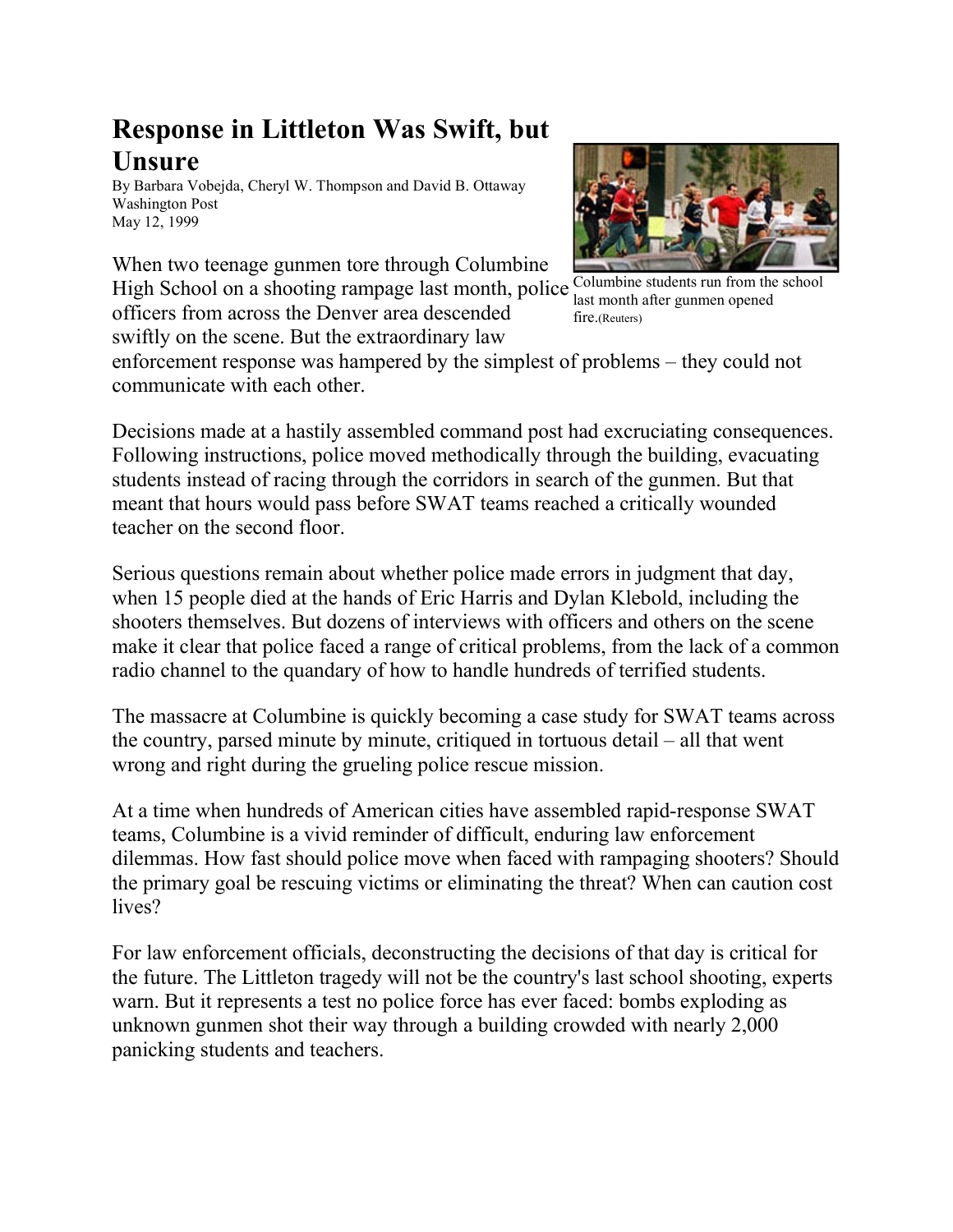The images of April 20 are still fresh: Scores of police officers milling around outside the school building, even as an ominous sign hangs in an upstairs window: "1 bleeding to death." Students pressing their shirts against a teacher's wounds for hours, showing him photos from his wallet to keep him alive.

### **'Beyond Worst Case'**

"This is beyond the worst-case scenario they train for . . . the unthinkable," said Larry Glick, chairman of the National Tactical Officers Association.

Glick's organization is already recommending that SWAT teams train for potential crises in the schools. The group will also disseminate to other SWAT teams "a lot of lessons learned out of Columbine" when the official report compiled by Jefferson County authorities is complete, he said.

Part of the goal in the reviews will be to answer criticism that it took far too long to reach critically wounded teacher Dave Sanders, particularly given police accounts that the shooting was over in 45 minutes or less.

Others have asked why SWAT teams inside the building were not told about Sanders's plight, despite telephone calls from a student in the science room and the window sign warning that someone was perilously wounded. Lakewood police said when they saw the sign they asked to go in to rescue the victim, but were told by the commander in charge that two other police departments were already in that part of the building.

Finally, why didn't police simply storm through the building until they found Harris and Klebold?

While police were hampered by numerous problems, a slow initial response was not among them.

Neil Gardner, a Jefferson County deputy assigned to the school was patrolling nearby when a custodian called him at 11:25 a.m. to report explosions and shootings. Three minutes later, Gardner was exchanging gunfire with Harris and Klebold near a building entrance beside the library. The teenagers had come across the soccer field and opened fire in the parking lot.

Gardner radioed for help at 11:29 a.m. and within minutes, seven county deputies had arrived and were rescuing injured students from the parking lot.

For Lt. Terry Manwaring, Jefferson County's SWAT commander, the day was a jolting trip from the sublime to the unthinkable.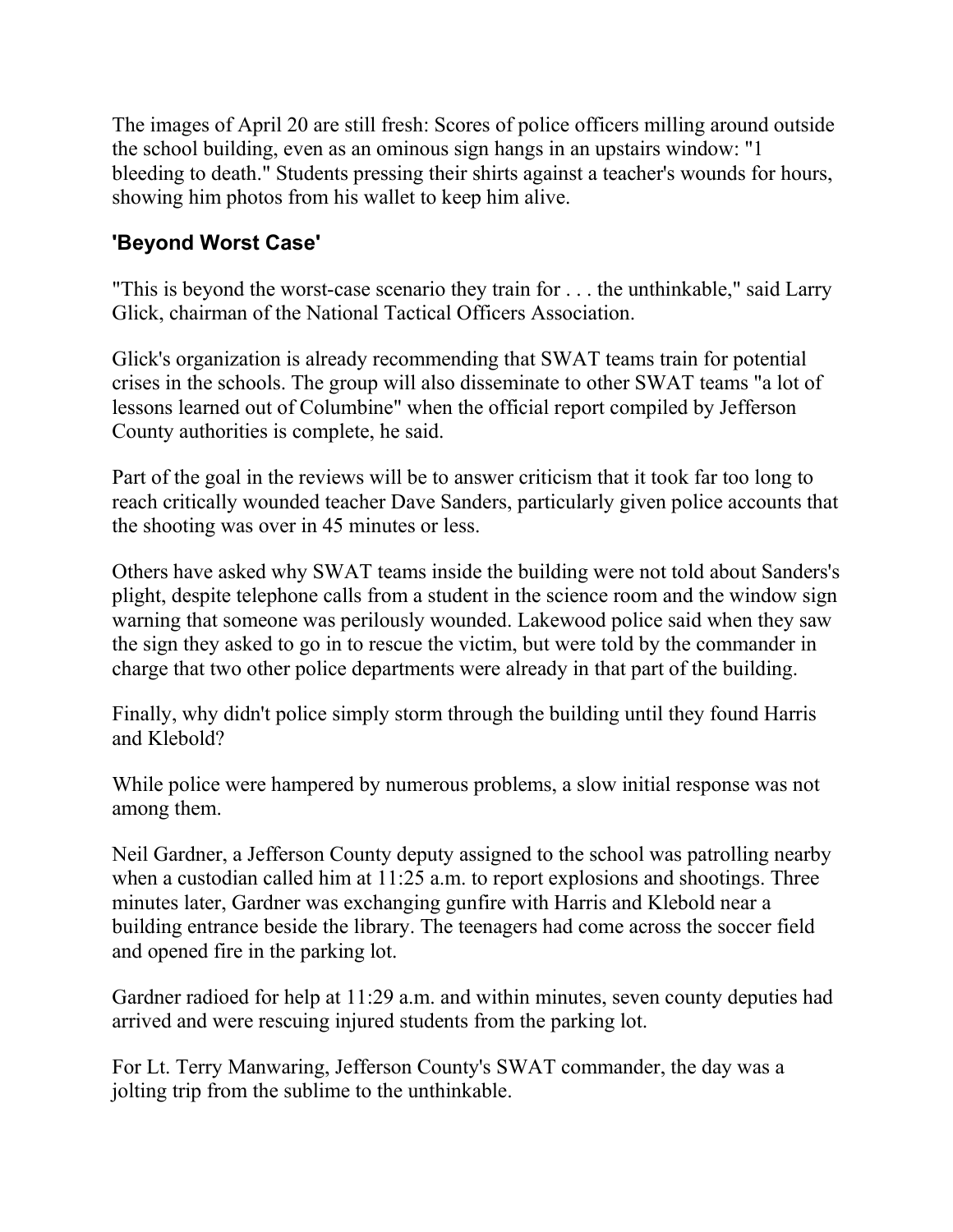When he got the call he was patrolling Tiny Town, a child's fantasy park of miniature buildings nestled in the Rocky Mountain foothills. He raced – speeding at more than 100 mph down the curving mountain road – to an altered world of children, a school under siege.

He arrived at Columbine at 11:38 a.m. to find pandemonium. Traumatized people were fleeing the building. Klebold and Harris were firing shots inside, tossing homemade bombs and shooting at officers in the parking lot.

The Jefferson County Sheriff's Department quickly established a "command post," a police bus parked a half block from the school, where Lt. David C. Walcher would spend the next several hours giving orders to SWAT team leaders from other police departments.

Meanwhile, Manwaring, who was desperate to get inside the building, patched together a makeshift police team from Jefferson County, Denver and Littleton.

His team, he said, was "a pretty ragtag SWAT outfit." Most officers had no gear and were forced to share guns and vests. Eleven men shared one protective shield.

Pulling on his bulletproof vest, Manwaring asked four adolescent boys if they knew the building's floor plan, then ran to his car for paper and pen. They sketched out a maze of doors and hallways. At roughly 11:51 a.m., guided by this crude blueprint, Manwaring entered a war zone.

He carried something else too, a haunting image of a pair of hands he had seen pressed against a classroom window.

The decision by Jefferson County law enforcement officials to send in police from numerous jurisdictions, however necessary, introduced one of the day's most critical challenges – the lack of a common radio channel police could use to talk to one another.

Eight tactical teams were formed from five jurisdictions. But officers in and around the building could not communicate where they were or what they were finding.

Information that reached the early SWAT officers was conflicting. They were told at one point that they should be looking for more than two shooters and perhaps as many as six. The suspects, they were told, might have changed clothes to blend in with fleeing students.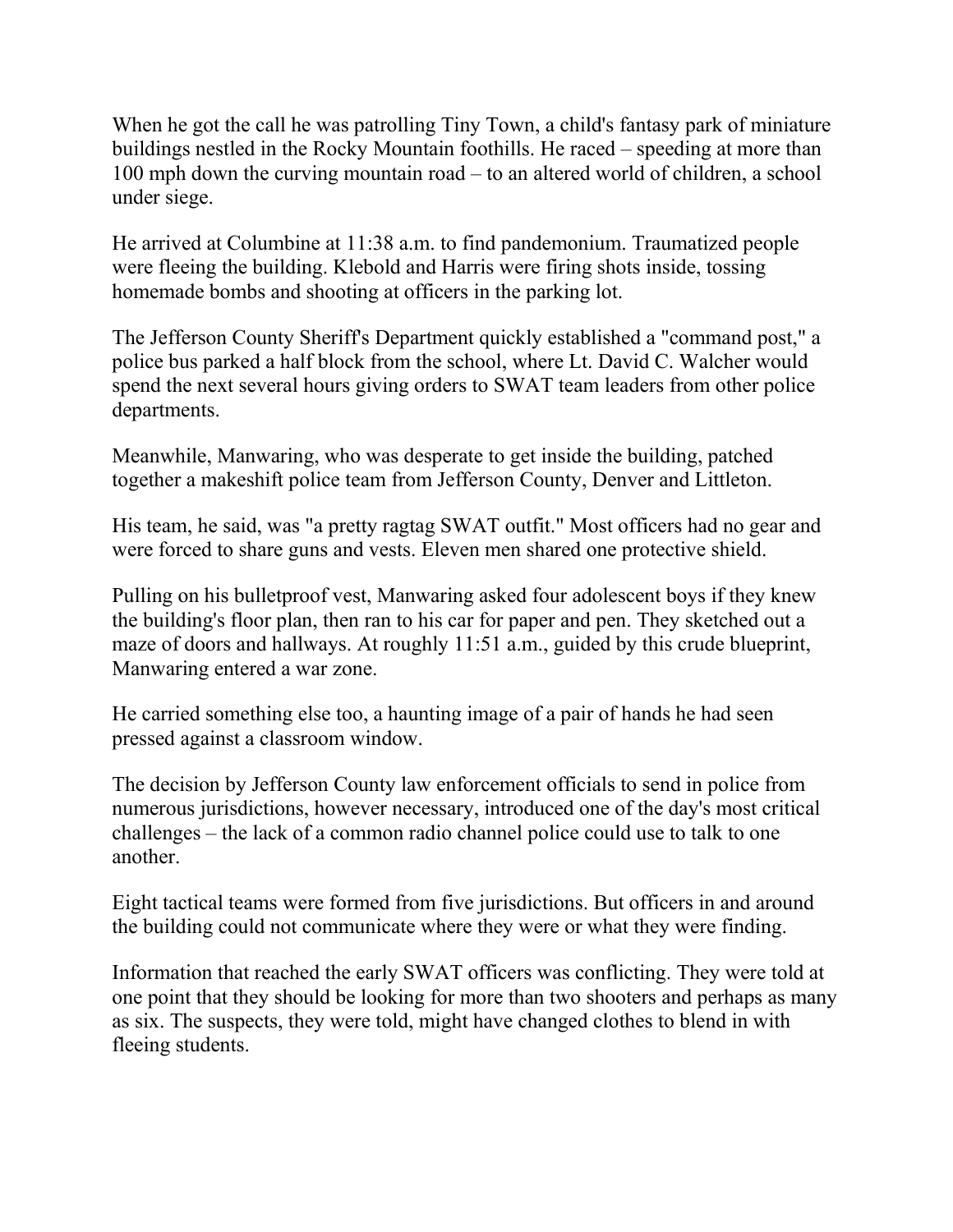Adding to the confusion, scores of students and teachers trapped inside were using countless cellular telephones, school telephones and even computer messages to alert police and family about where they were hiding and where police could find the suspects. Of the county's 32 emergency 911 channels, 15 were jammed with calls about the shootings.

Matthew Depew, 16, who was hiding in a room off the cafeteria, talked by cell phone to a police officer for two hours. Ben Lausten, one of 60 students huddled near the choir rooms for more than three hours, also spent much of that time on the phone with police. And Aaron Hancey, a Columbine junior who tried to stop Sanders's bleeding, was on the telephone with his father who in turn had called paramedics and was relaying instructions back to Hancey.

Crucial information coming out of the building, however, was not reaching the officers inside.

Manwaring and Denver Police Capt. Vince DiManna, who was also part of the first SWAT team, said they were never told that a teacher was gravely wounded upstairs.

#### **Theory, Reality Collide**

In theory, throwing together a makeshift SWAT team is a "horrible idea," said Victor Keppeler, a police studies professor at Eastern Kentucky University.

Officers who have not worked together, he said, cannot anticipate each other's moves or communicate with practiced hand signals and gestures.

"They never should, in my opinion, allow officers that didn't train together to work in a team," Keppeler said.

But police commander Joe Pelle, who was at Columbine as head of the Boulder SWAT team, argues that textbook rules did not apply.

Forming an emergency team, he said, "is an extremely risky thing to do. You're basically deciding somebody on your team is likely to get shot. ... In most situations you wouldn't do that. However, when you have evil people killing children, all the other stuff goes out the window. Somebody has to get in there and stop it."

That was Manwaring's goal.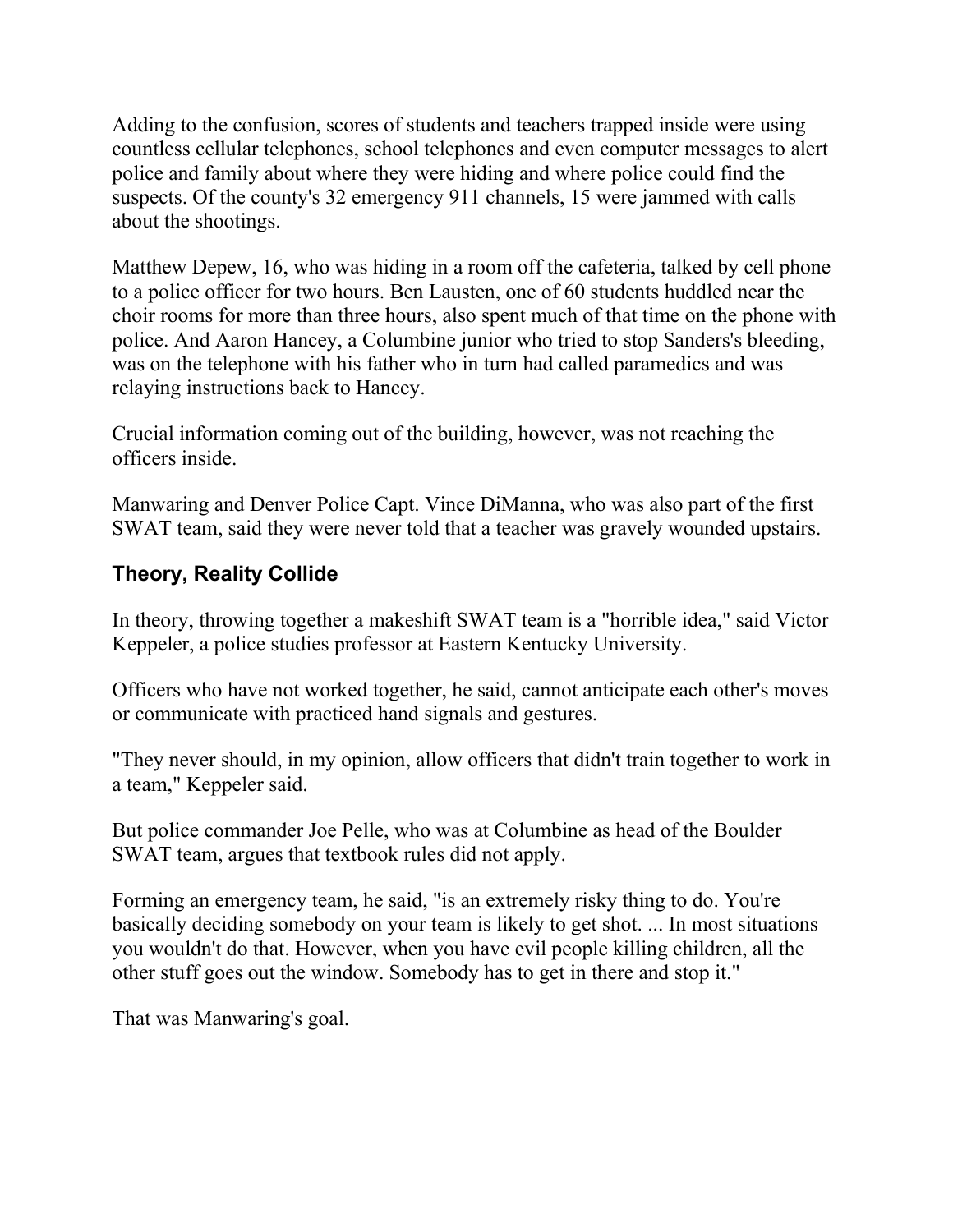Once inside the building, the officers found themselves in an unimaginable environment – blaring fire alarms, glaring security strobe lights, halls filled with water from the sprinkler system.

"All this time, you're trying not to get shot," Manwaring said. "We have no idea where the shooters are. Every time we rounded a corner, we didn't know whether it was a good guy or a bad guy. . . . I didn't know how sophisticated they were. I just knew they were armed and were better equipped than we were."

He tried to pinpoint the location of gunfire and detonating bombs, but found it impossible.

"We were getting all sorts of information from outside," he said. "Two to six shooters. They're in this part of the building; no, they're in this part. Seventeen hostages on the east side. You have kids inside, you have kids outside. A shooter here, a shooter there. Both shooters down. We had kids calling us from the attic. Calls were coming from the auditorium, the business office and the math room. Where the hell's the math room?"

Manwaring's roughly drawn floor plan did not suffice to guide officers through the modern, expansive structure of 80 classrooms. They relied on radio instructions from supervisors at the command post to find their way.

The commanders, in turn, relied on Columbine Principal Frank DeAngelis, who was huddled there with them, sketching the school layout with a marker on a white erasable board.

#### **Second Swat Team**

A second SWAT team entered the building shortly after noon. At 12:20 p.m., police put out a call for more ammunition. After 1 p.m., a third SWAT team went in. Eventually, more than 50 officers would be inside the building.

Police movement through the school was excruciatingly slow. Behind virtually every classroom door and in every office, police found pockets of students and teachers, hiding, sometimes begging for help. Not knowing if any of these students could be the suspects, police searched them, then escorted them, hands up, out of the building.

Among police experts, the wisdom of a methodical approach is a point of debate. Why didn't the police send some officers to find the shooters?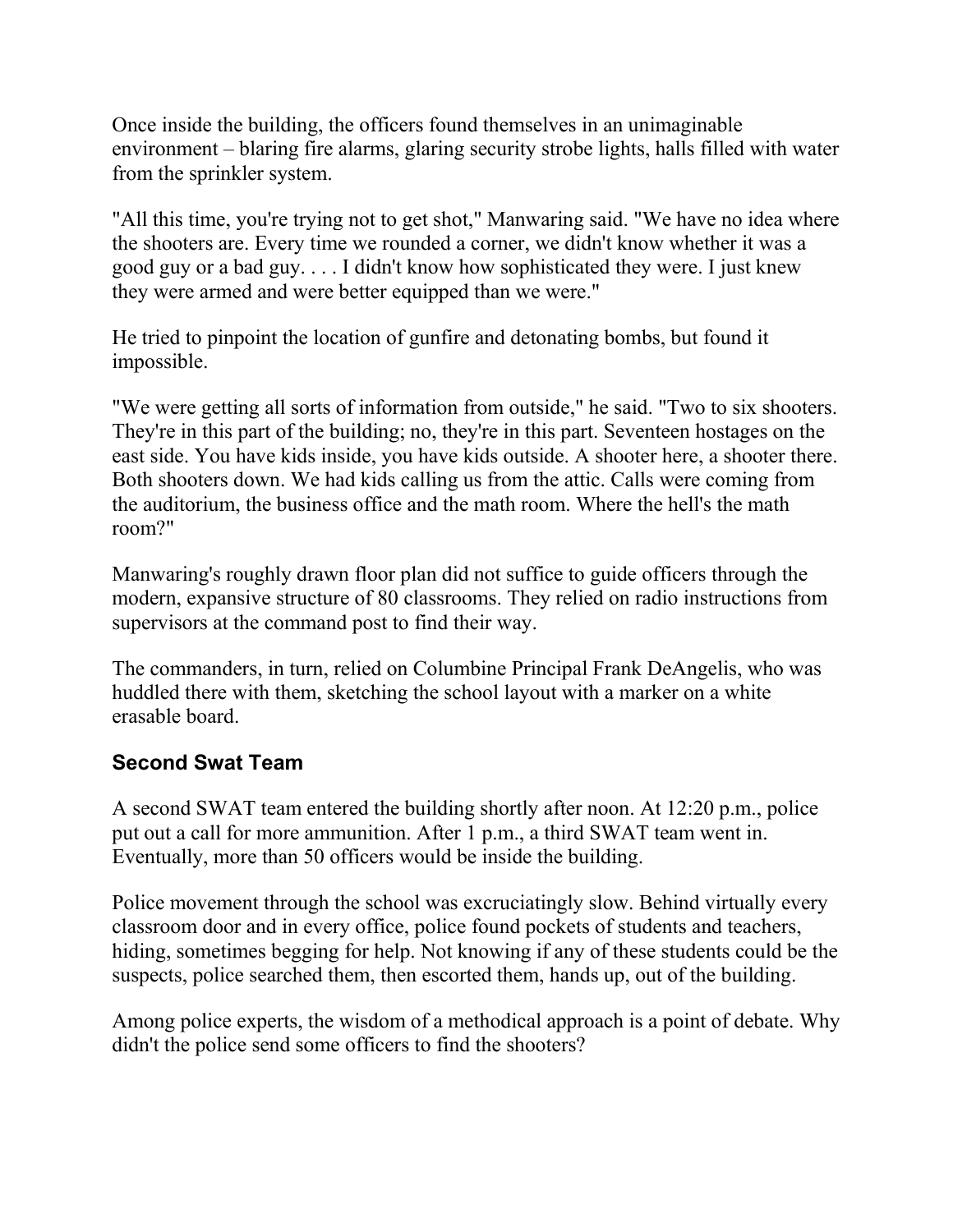The answer lies in a standard SWAT approach, which emphasizes team safety and, in this situation, would view all students as potential suspects.

Jessica Arzola, who hid for more than three hours in a second-floor closet, said when the SWAT team found them, the students were ordered to lie on the floor with their hands behind their heads. She said she was frisked four times before leaving the building.

"Every wall we got to, they frisked us," Arzola said.

Like many smaller jurisdictions, Jefferson County and other Denver suburbs maintain part-time SWAT teams, made up of officers who spend the bulk of their days as detectives or on street patrol. The SWAT concept – "special weapons and tactics" – has grown increasingly popular, with the number growing to at least 4,500 nationwide.

But in many jurisdictions, training is usually limited to drug busts and hostage scenarios, situations that pale beside the events in Littleton.

## **Clearer Communications**

Littleton Fire Chief William L. Pessemier, who headed emergency rescue teams on the scene, urged visiting Attorney General Janet Reno to view Columbine as a wakeup call for a more thorough police and fire training that crosses geographic barriers.

The day of the shootings, Pessemier said, paramedics from 10 jurisdictions were talking with each other through a common emergency network, but they could not communicate with police.

"We needed to know where SWAT teams were bringing the victims out of the building to arrange for our people to meet them," he said, describing how his teams rescued three victims by moving in close to the school, without helmets or bulletproof vests, as Harris and Klebold fired from a library window.

Ultimately, Pessemier solved the problem by working out of the police command post and, like the SWAT team leaders from various jurisdictions, relaying information to his own team by radio.

While fire officials have engineered a common radio channel among jurisdictions, the lack of one for police has been a recurring obstacle in major disasters, including the 1995 Oklahoma City bombing.